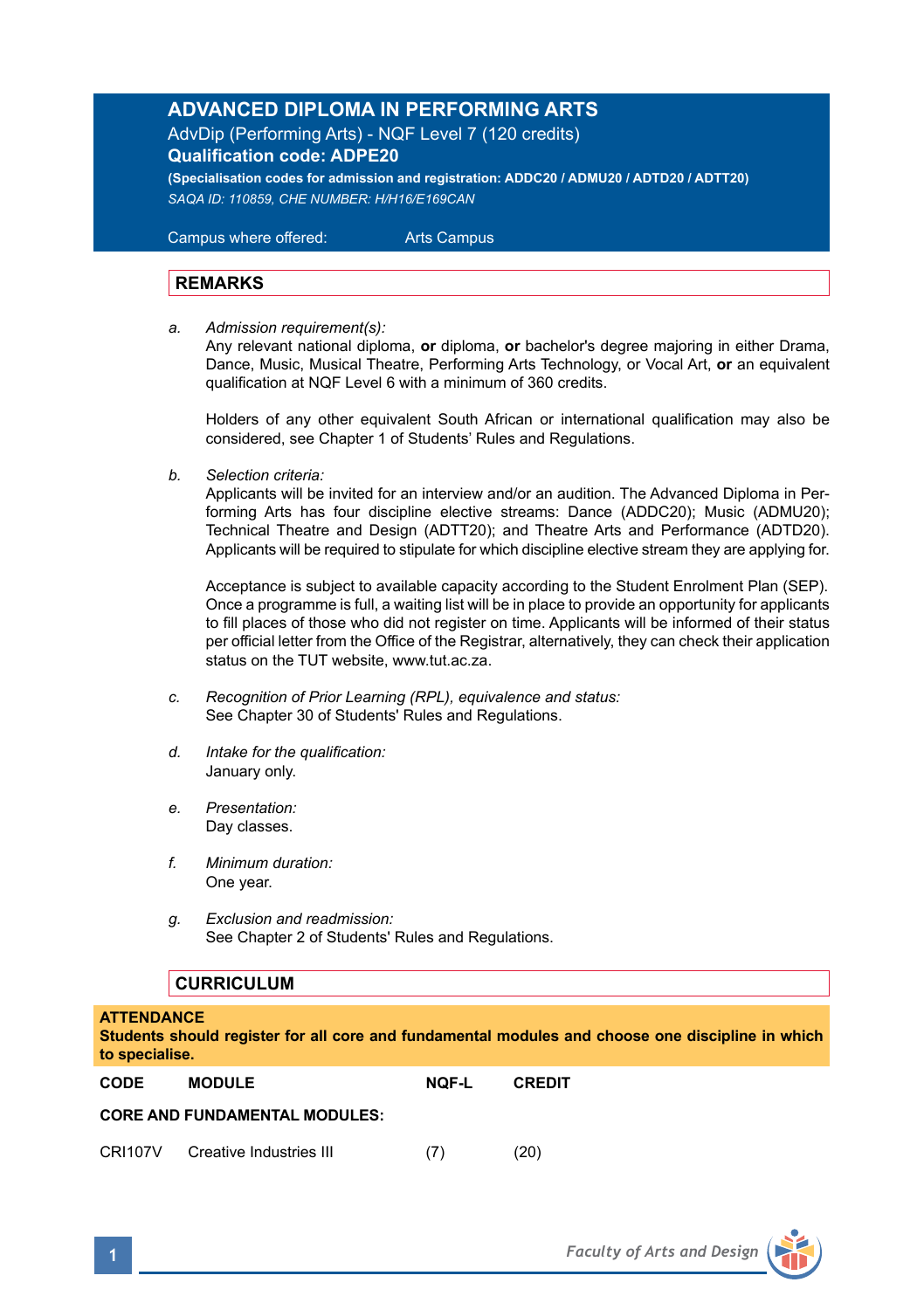| MDP117V                                     | Multi-Disciplinary Professional<br>Practice II (first- or second                                        | (7)               | (20)                 |
|---------------------------------------------|---------------------------------------------------------------------------------------------------------|-------------------|----------------------|
| <b>RMF107V</b>                              | semester module)<br>Research Methods:<br>Fundamentals I                                                 | (7)               | (20)                 |
|                                             | plus one of the following discipline streams:                                                           |                   |                      |
|                                             | <b>DANCE DISCIPLINE (ADDC20)</b>                                                                        |                   |                      |
|                                             | WDC107V WIL: Production III (Dance)                                                                     | (7)               | (30)                 |
|                                             | plus one of the following electives:                                                                    |                   |                      |
| <b>CSO107V</b>                              | Choreography and Studio                                                                                 | (7)               | (30)                 |
| <b>PDQ107V</b>                              | Practice III<br>Performance and Dance<br><b>Techniques III</b>                                          | (7)               | (30)                 |
|                                             | <b>MUSIC DISCIPLINE (ADMU20)</b>                                                                        |                   |                      |
|                                             | WMU107V WIL: Production III (Music)                                                                     | (7)               | (30)                 |
|                                             | plus one of the following electives:                                                                    |                   |                      |
| CSC107V<br><b>JZZ107V</b><br><b>VPM107V</b> | Choral Studies and Conducting III<br><b>Jazz Studies III</b><br>Voice and Practical<br>Musicianship III | (7)<br>(7)<br>(7) | (30)<br>(30)<br>(30) |
|                                             | TECHNICAL THEATRE AND DESIGN DISCIPLINE (ADTT20)                                                        |                   |                      |
| <b>WTD107V</b>                              | WIL: Production III (Theatre Arts<br>and Design)                                                        | (7)               | (30)                 |
|                                             | plus one of the following electives:                                                                    |                   |                      |
| <b>TCX107V</b>                              | Theatre Technique: Construction<br>and Execution III                                                    | (7)               | (30)                 |
| <b>TDI107V</b>                              | Theatre Design and<br>Implementation III                                                                | (7)               | (30)                 |
|                                             | THEATRE ARTS AND PERFORMANCE DISCIPLINE (ADTD20)                                                        |                   |                      |
| <b>WTD107V</b>                              | WIL: Production III (Theatre Arts<br>and Design)                                                        | (7)               | (30)                 |
|                                             | plus one of the following electives:                                                                    |                   |                      |
| ACQ107V                                     | <b>Acting Techniques III</b>                                                                            | (7)               | (30)                 |
| ADD107V<br>APM107V                          | <b>Advanced Directing III</b><br><b>Applied Physical Theatre</b>                                        | (7)<br>(7)        | (30)<br>(30)         |
| ASW107V<br>AVO107V                          | Making III<br><b>Advanced Scriptwriting III</b><br>Applied Voice and Media<br>Performance III           | (7)<br>(7)        | (30)<br>(30)         |
| <b>MUT107V</b>                              | Musical Theatre III                                                                                     | (7)               | (30)                 |

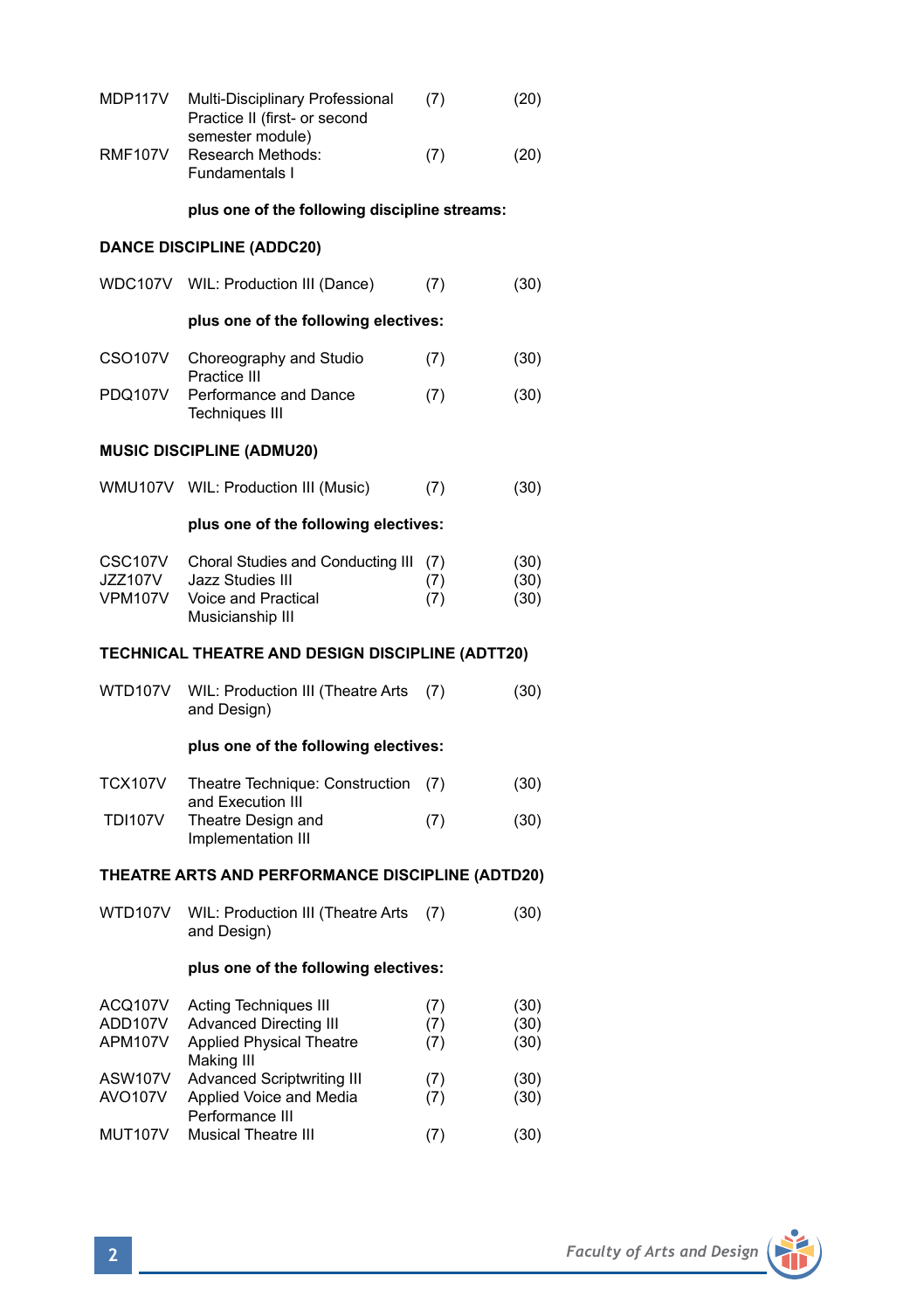| <b>TCE107V</b> | Theatre for Community | (7) | (30) |
|----------------|-----------------------|-----|------|
|                | Engagement III        |     |      |

TOTAL CREDITS FOR THE QUALIFICATION: **120**

# **MODULE INFORMATION (OVERVIEW OF SYLLABUS)**

The syllabus content is subject to change to accommodate industry changes. Please note that a more detailed syllabus is available at the department or in the study guide that is applicable to a particular module. At time of publication, the syllabus content was defined as follows:

# **A**

# **ACTING TECHNIQUES III (ACQ107V) CONTINUOUS ASSESSMENT**

# *(Module custodian: Department of Performing Arts)*

The module is designed to optimise skills at a professional level. A master class approach is combined with investigation of industry requirements to facilitate the honing of skills and knowledge that culminates in a reflective actor who is empowered to engage with industry, perform across media and has the tools to sustain continued self and artistic development. (Total notional time: 300 hours)

# **ADVANCED DIRECTING III (ADD107V) CONTINUOUS ASSESSMENT**

## *(Module custodian: Department of Performing Arts)*

This module explores the process of directing plays for the stage. Students will develop skills in key areas: interpretation, artistic intent; and balancing the interplay between action and text. Special emphasis is placed on the role of dramaturgical understanding in the creation of meaningful stage action with a view of developing a unique, African-based praxis. (Total notional time: 300 hours)

# **ADVANCED SCRIPTWRITING III (ASW107V) CONTINUOUS ASSESSMENT**

# *(Module custodian: Department of Performing Arts)*

The purpose of this module is to strengthen and deepen students' knowledge in scriptwriting as well as develop their unique individual style as a writer for theatre. At this level, the student should strive for complex technical mastering of style and genre fostered by means of structured self-reflection and development. The goal is to produce relevant contemporary writers who are actively involved in the industry. (Total notional time: 300 hours)

# **APPLIED PHYSICAL THEATRE MAKING III (APM107V) CONTINUOUS ASSESSMENT** *(Module custodian: Department of Performing Arts)*

This module includes an assignment detailing a conceptual theatre-making process and relevant role-player/s as influence to their practice, towards developing a theatre performance of their choice/theme. It includes (re)interpretations of deep cultural and traditional performance practices to the outmost contemporary performance as physical theatre and grounding these practices within non-verbal communicative and narrative forms. (Total notional time: 300 hours)

# **APPLIED VOICE AND MEDIA PERFORMANCE III (AVO107V) CONTINUOUS ASSESSMENT** *(Module custodian: Department of Performing Arts)*

The module deepens the understanding of the theory around vocal performance and optimises technique. It is constructed to produce professional vocal performers who are able to produce quality work across media to elevate performative vocal skills, embedded in theory surrounding voice studies and connecting this with industry requirements. (Total notional time: 300 hours)

# **C**

# **CHORAL STUDIES AND CONDUCTING III (CSC107V) CONTINUOUS ASSESSMENT** *(Module custodian: Department of Performing Arts)*

This module is set to prepare students with deepening knowledge, understanding and skill in African and European Choral singing and conducting as well as Choral Music Score analyses. This module will help students to apply appropriate methods when participating, facilitating and conducting artistically true and aesthetically engaging performances with different groups of singers within both genres. (Total notional time: 300 hours)



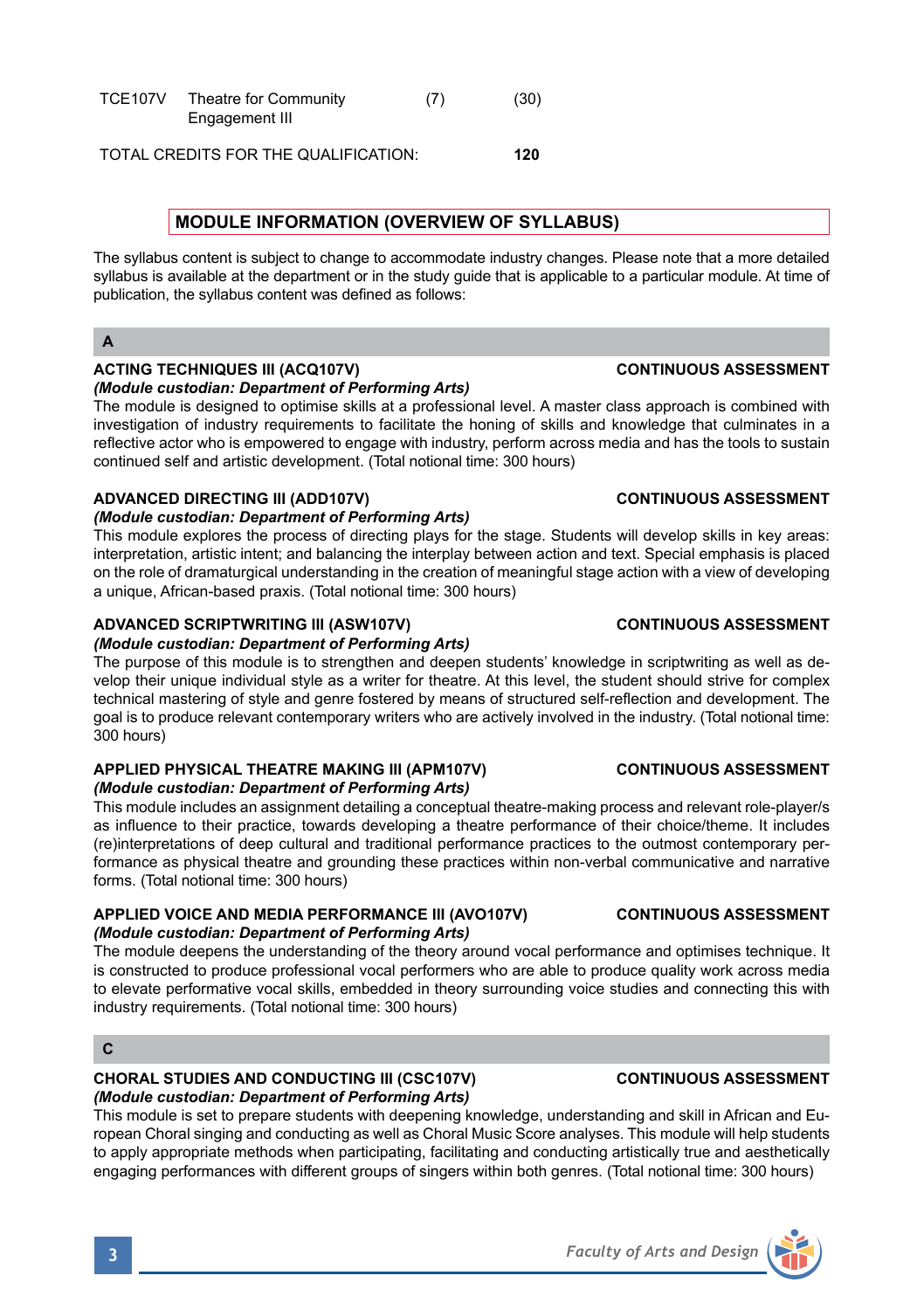# **CHOREOGRAPHY AND STUDIO PRACTICE III (CSO107V) CONTINUOUS ASSESSMENT**

### *(Module custodian: Department of Performing Arts)*

The purpose of this module is to deepen students' knowledge and systematic understanding of contemporary African and Western philosophies pertaining to choreography and studio practice within the South African context. (Total notional time: 300 hours)

## **CREATIVE INDUSTRIES III (CRI107V) CONTINUOUS ASSESSMENT**

## *(Module custodian: Department of Performing Arts)*

Within this module, students will be given professional preparation in Cultural Economics of the Community. These skills are a continuation of community engagement practices and development of business planning tools gleaned from the diploma programme towards establishing a creative enterprise. (Total notional time: 200 hours)

### **J**

### **JAZZ STUDIES III (JZZ107V) CONTINUOUS ASSESSMENT**

### *(Module custodian: Department of Performing Arts)*

This module is designed to equip the student with advanced technical facility and proficiency on their instrument and distinctive interpretative qualities. Arranging is aimed at further advancing the student's existing knowledge and skill for Jazz ensemble. Composition promotes understanding of themes, methodologies and practices within the South African and contemporary music context. Improvisation will methodically focus and advance the student's knowledge and skill. Music Technology enables the student to produce internationally competitive products. (Total notional time: 300 hours)

# **M**

### **MULTI-DISCIPLINARY PROFESSIONAL PRACTICE II (MDP117V) CONTINUOUS ASSESSMENT** *(Module custodian: Department of Performing Arts)*

The purpose of this module is to escalate the awareness and composite knowledge of the performing arts industry from a professional practice perspective. The module will focus on interrogating the procedures and processes (auditioning, rehearsals, professional conduct, and artist's expectations – as an example) within the Performing Arts in South Africa. (Total notional time: 200 hours)

# **MUSICAL THEATRE III (MUT107V) CONTINUOUS ASSESSMENT**

### *(Module custodian: Department of Performing Arts)*

Demonstration of complex individual musical theatre theoretical knowledge and applied practical performance through collaborative projects based on analytical framework. (Total notional time: 300 hours)

# **P**

### **PERFORMANCE AND DANCE TECHNIQUES III (PDQ107V) CONTINUOUS ASSESSMENT** *(Module custodian: Department of Performing Arts)*

The module builds on the methods, competencies, skills and abilities gained in the previous level with specific focus on the elected dance technique of specialisation. This module includes ensemble and partner work through collaborative practice. (Total notional time: 300 hours)

## **R**

# RESEARCH METHODS: FUNDAMENTALS I (RMF107V) **1 ACCULDAGEMENTALS** 1 X 3-HOUR PAPER *(Module custodian: Department of Performing Arts)*

The module is specifically designed to present the fundamentals of research, whilst strengthening and deepening knowledge and skills in critical writing skills. This module focuses on teaching students to develop the ability to formulate, undertake and systematically understand the fundamental principles of research methods. (Total notional time: 200 hours)